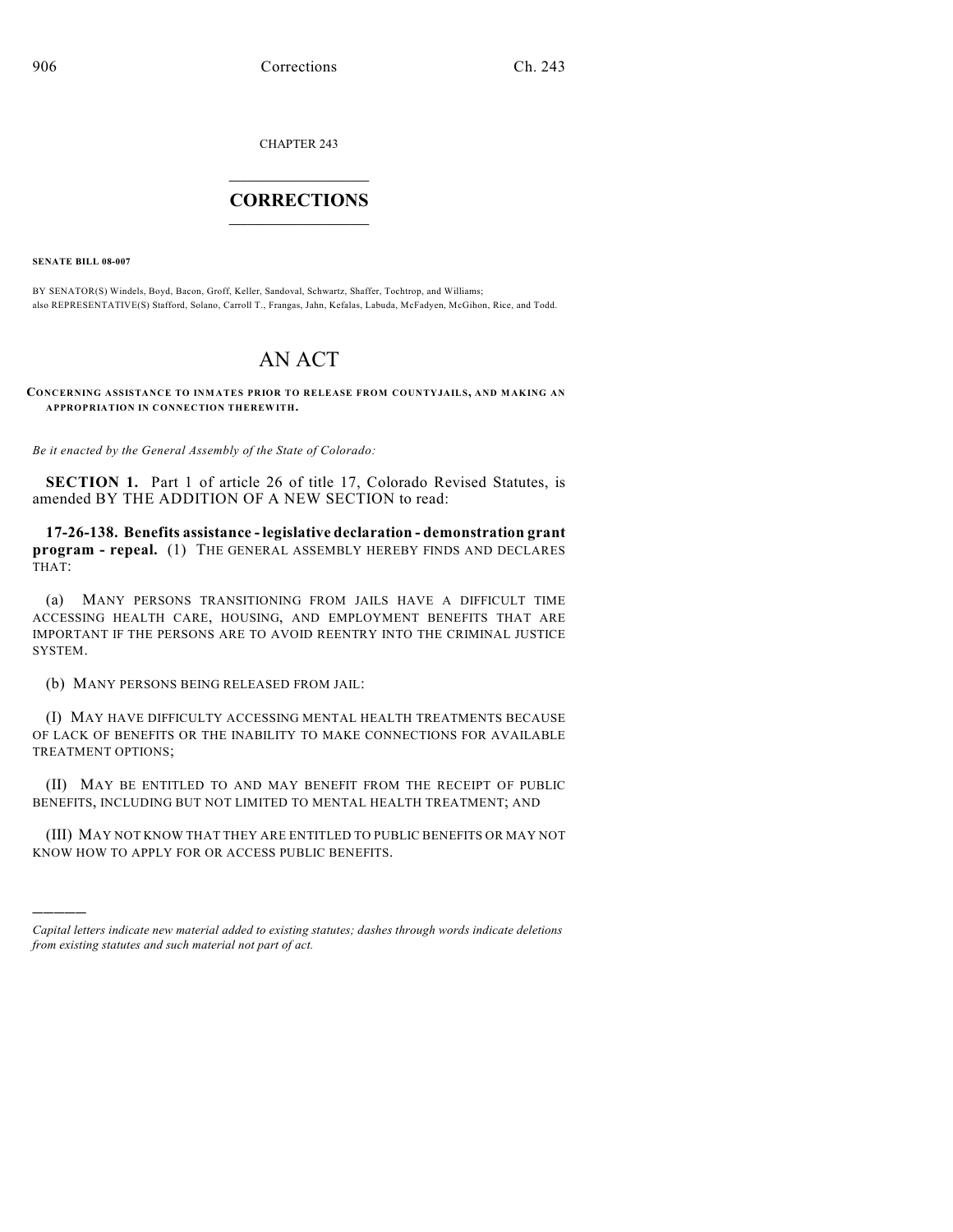## Ch. 243 Corrections 907

(c) COUNTIES WOULD BENEFIT FROM PERSONS ACCESSING HEALTH CARE, HOUSING, AND EMPLOYMENT BENEFITS PROMPTLY AFTER RELEASE FROM JAIL BECAUSE THE PERSONS WITH SUPPORT AFTER RELEASE ARE LESS LIKELY TO REOFFEND AND REQUIRE ADDITIONAL INCARCERATION.

(2) COUNTIES, THROUGH APPROPRIATE PERSONNEL, ARE ENCOURAGED TO DEVELOP RELATIONSHIPS, PARTNERSHIPS, AND PRERELEASE AGREEMENTS WITH OTHERS INVOLVED IN HEALTH CARE, HOUSING, AND EMPLOYMENT BENEFITS INCLUDING FEDERAL SOCIAL SECURITY ADMINISTRATION OFFICES, COUNTY DEPARTMENTS OF SOCIAL SERVICES, THE DEPARTMENT OF HUMAN SERVICES, THE DEPARTMENT OF HEALTH CARE POLICY AND FINANCING, AND COMMUNITY MENTAL HEALTH CENTERS. COUNTIES ARE ENCOURAGED TO ASSIST INMATES PRIOR TO RELEASE IN ACCESSING BENEFITS FOR WHICH THE INMATES MAY BE ELIGIBLE.

(3) THE DEPARTMENT OF HUMAN SERVICES AND THE DEPARTMENT OF HEALTH CARE POLICY AND FINANCING SHALL PROVIDE TRAINING TO APPROPRIATE PERSONNEL TO ASSIST INMATES IN APPLYING FOR PUBLIC BENEFITS PRIOR TO RELEASE.

(4) (a) THERE IS HEREBY CREATED IN THE DEPARTMENT OF HUMAN SERVICES THE INMATE ASSISTANCE DEMONSTRATION GRANT PROGRAM, REFERRED TO IN THIS SUBSECTION (4) AS THE "DEMONSTRATION PROGRAM", TO PROVIDE GRANTS TO COUNTIES OR GROUPS OF COUNTIES DESIGNED TO ASSIST INMATES IN COUNTY JAILS IN ACCESSING HEALTH CARE, HOUSING, AND EMPLOYMENT BENEFITS.

(b) ON OR BEFORE AUGUST 15, 2008, THE DEPARTMENT OF HUMAN SERVICES SHALL DEVELOP AND ISSUE A REQUEST FOR PROPOSALS TO CONDUCT TWO-YEAR DEMONSTRATION PROGRAMS COMMENCING JANUARY 1, 2009, THAT:

(I) PROVIDE FOR COLLABORATION BETWEEN JAIL PERSONNEL, PERSONNEL FROM THE COUNTY DEPARTMENT OF SOCIAL SERVICES AND COMMUNITY MENTAL HEALTH CENTERS, AND OTHER INTERESTED PARTIES; AND

(II) PROVIDE FOR THE MONITORING OF THE RECEIPT OF ANY HEALTH CARE, HOUSING, AND EMPLOYMENT BENEFITS TO WHICH AN INMATE MAY BE ENTITLED AND THE RECIDIVISM RATES OF INMATES WHO RECEIVED ASSISTANCE IN APPLYING FOR PUBLIC BENEFITS.

(c) ON OR BEFORE OCTOBER 1, 2008, A COUNTY OR GROUP OF COUNTIES MAY SUBMIT A RESPONSE TO THE REQUEST FOR PROPOSALS THAT INCLUDES, AT A MINIMI<sub>IM</sub>·

(I) IDENTIFICATION OF KEY STAKEHOLDERS WILLING TO COLLABORATE ON THE DEMONSTRATION PROGRAM;

(II) IDENTIFICATION OF THE USES OF MONEYS PROPOSED TO BE RECEIVED FROM THE DEMONSTRATION PROGRAM AND THE SOURCES AND USES OF ADDITIONAL MONEYS PROPOSED TO BE USED; AND

(III) A DESCRIPTION OF THE METHOD TO BE USED TO EVALUATE THE DEMONSTRATION PROGRAM.